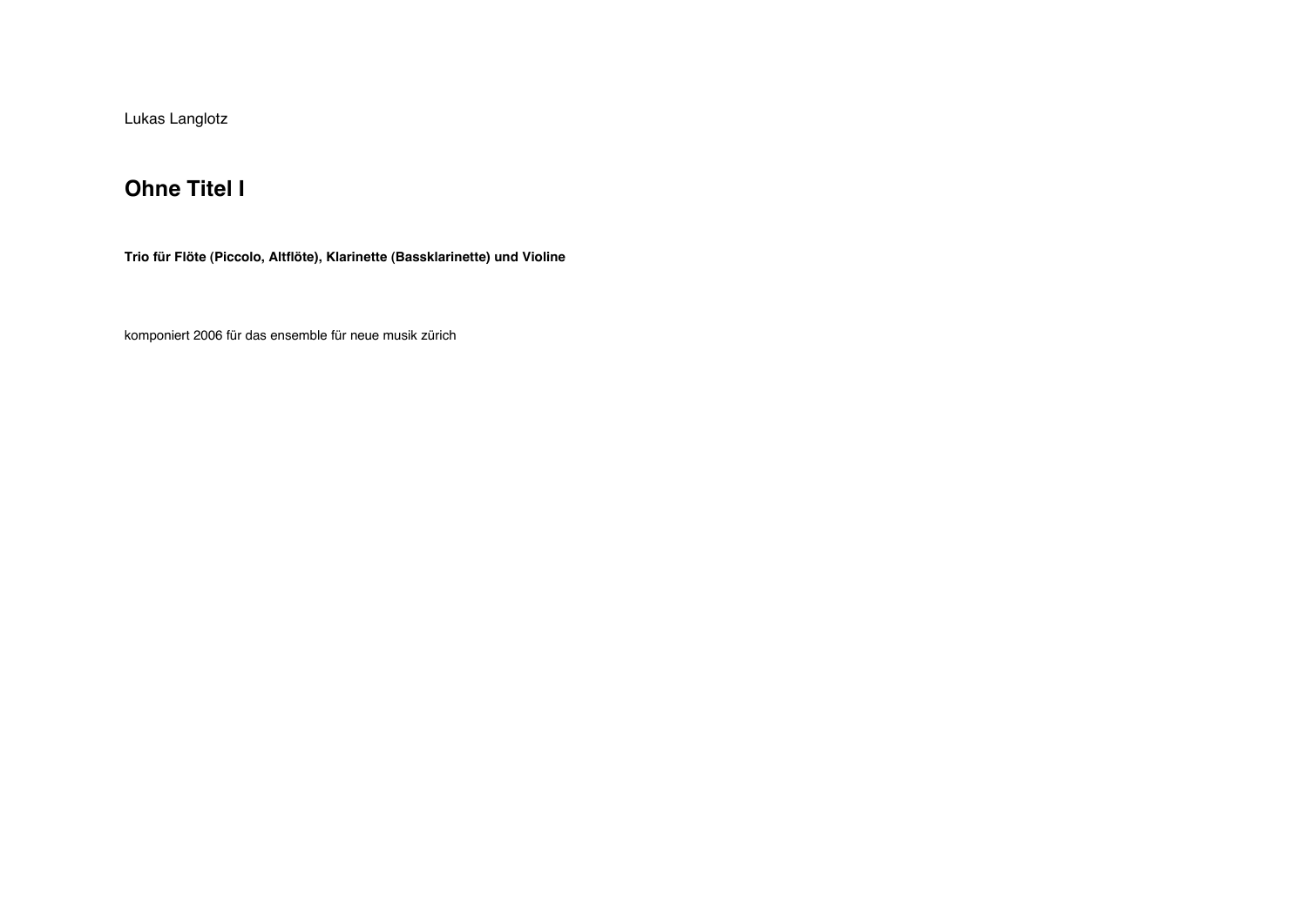PARTITUR KLINGEND

Lukas Langlotz (\*1971)

 $\overline{1}$ 



 $\mathbf{I}$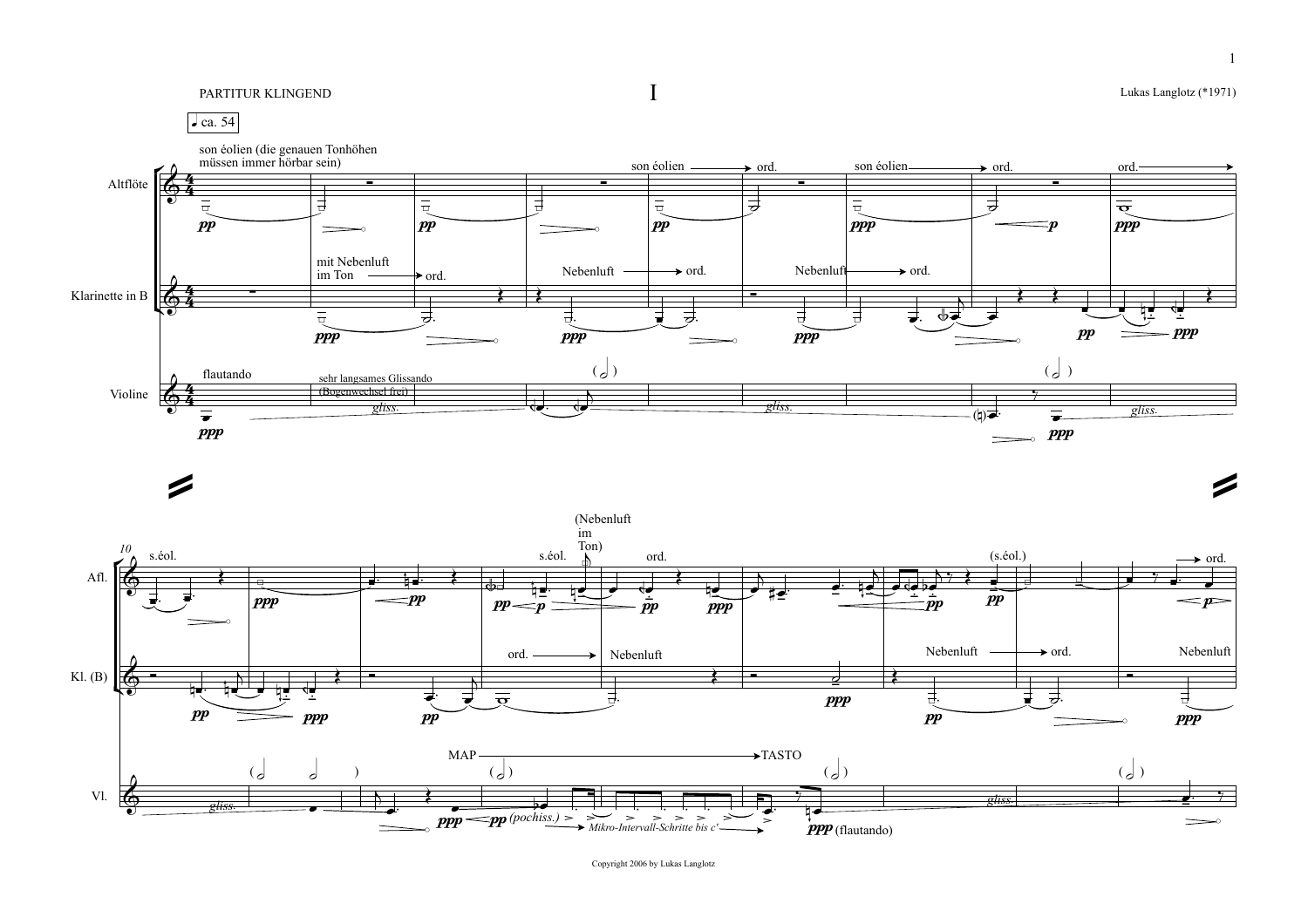



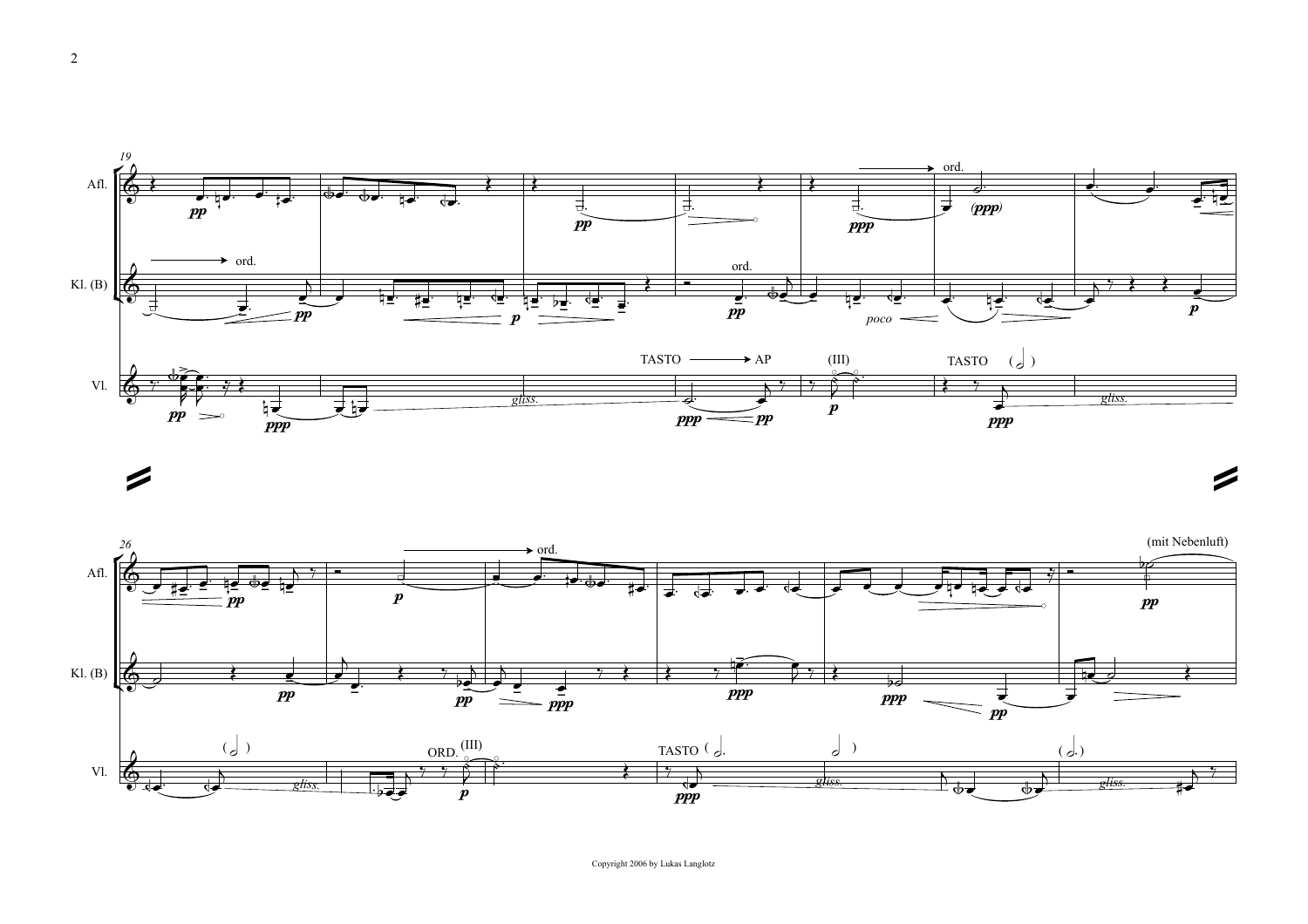



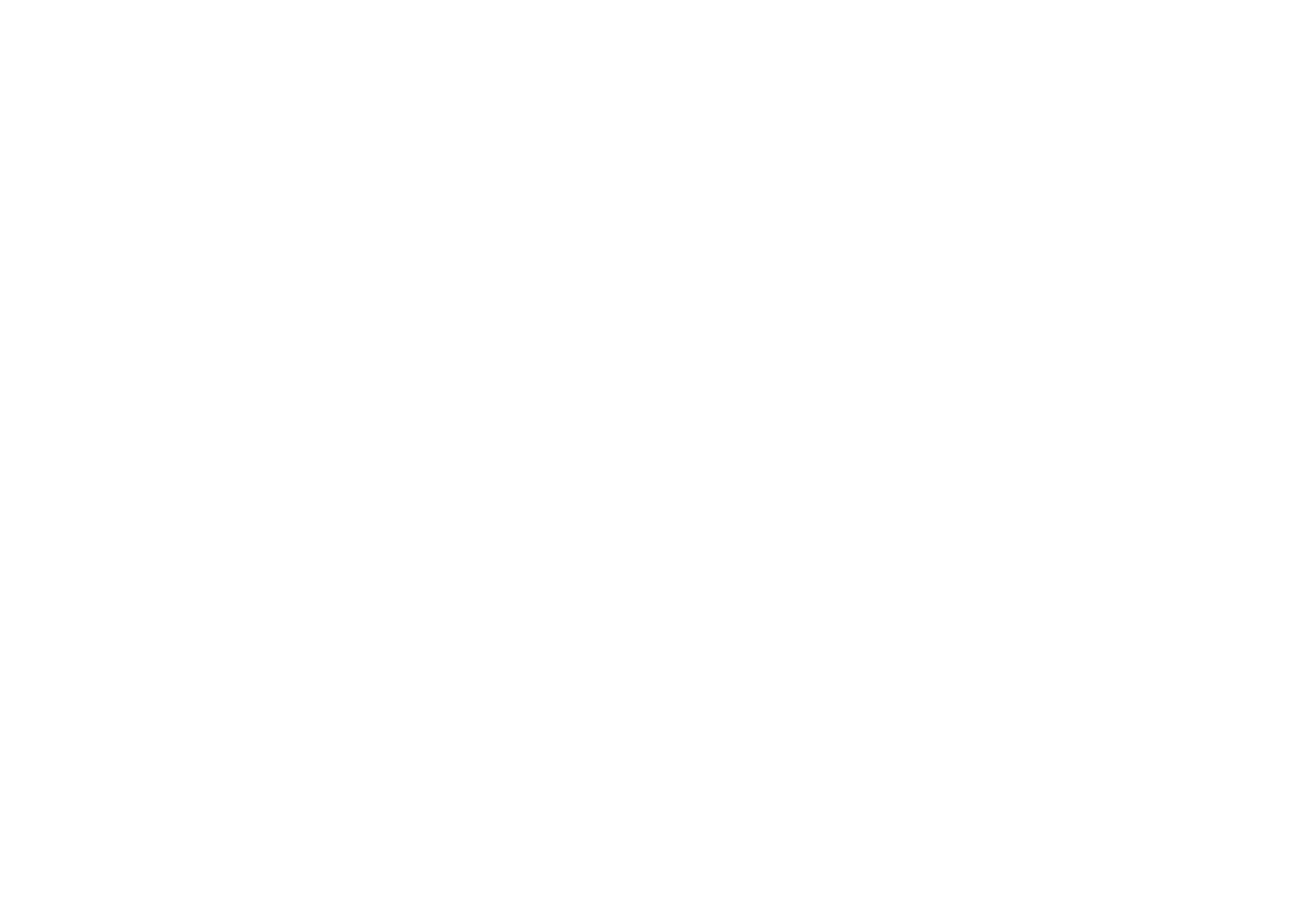



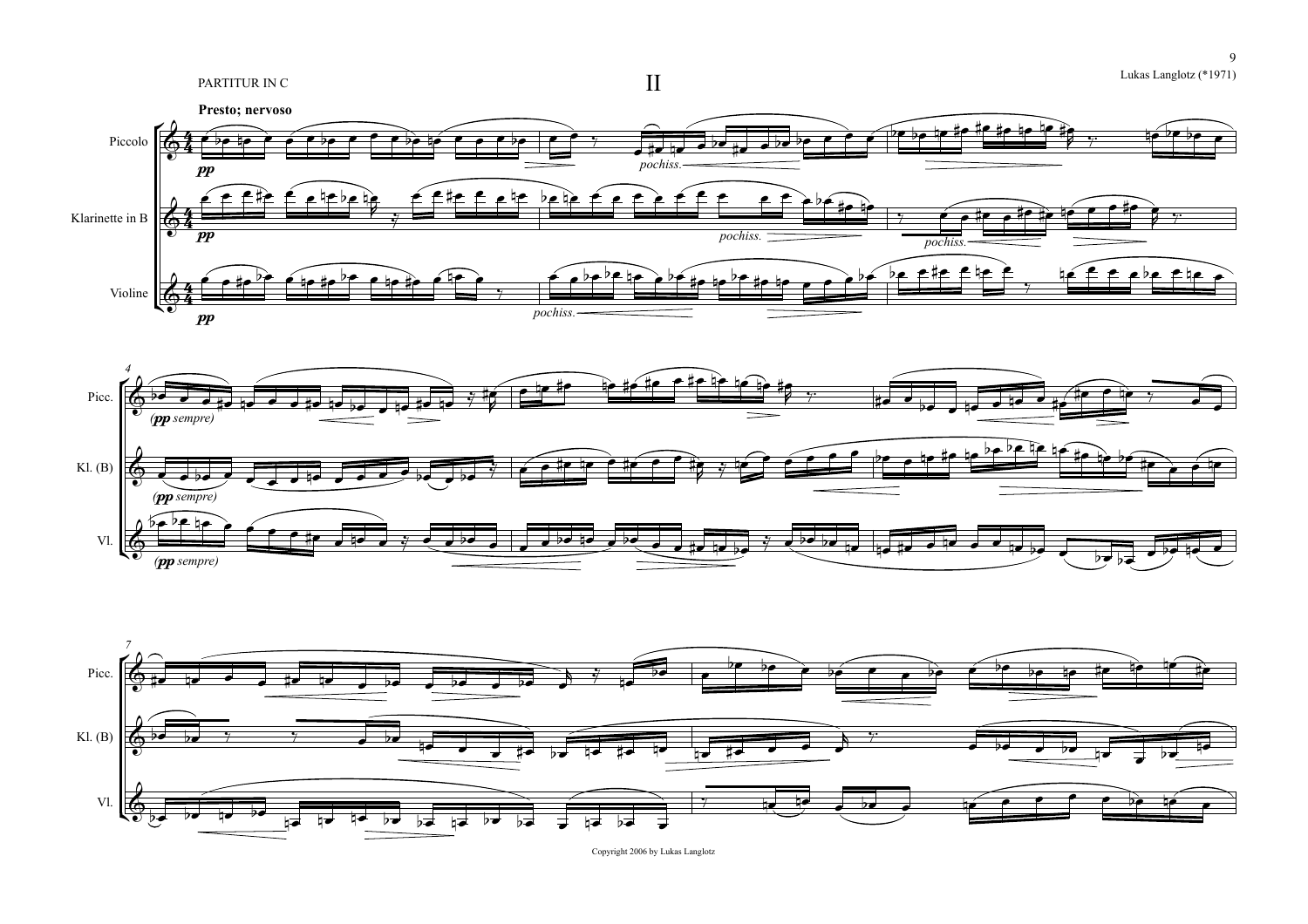



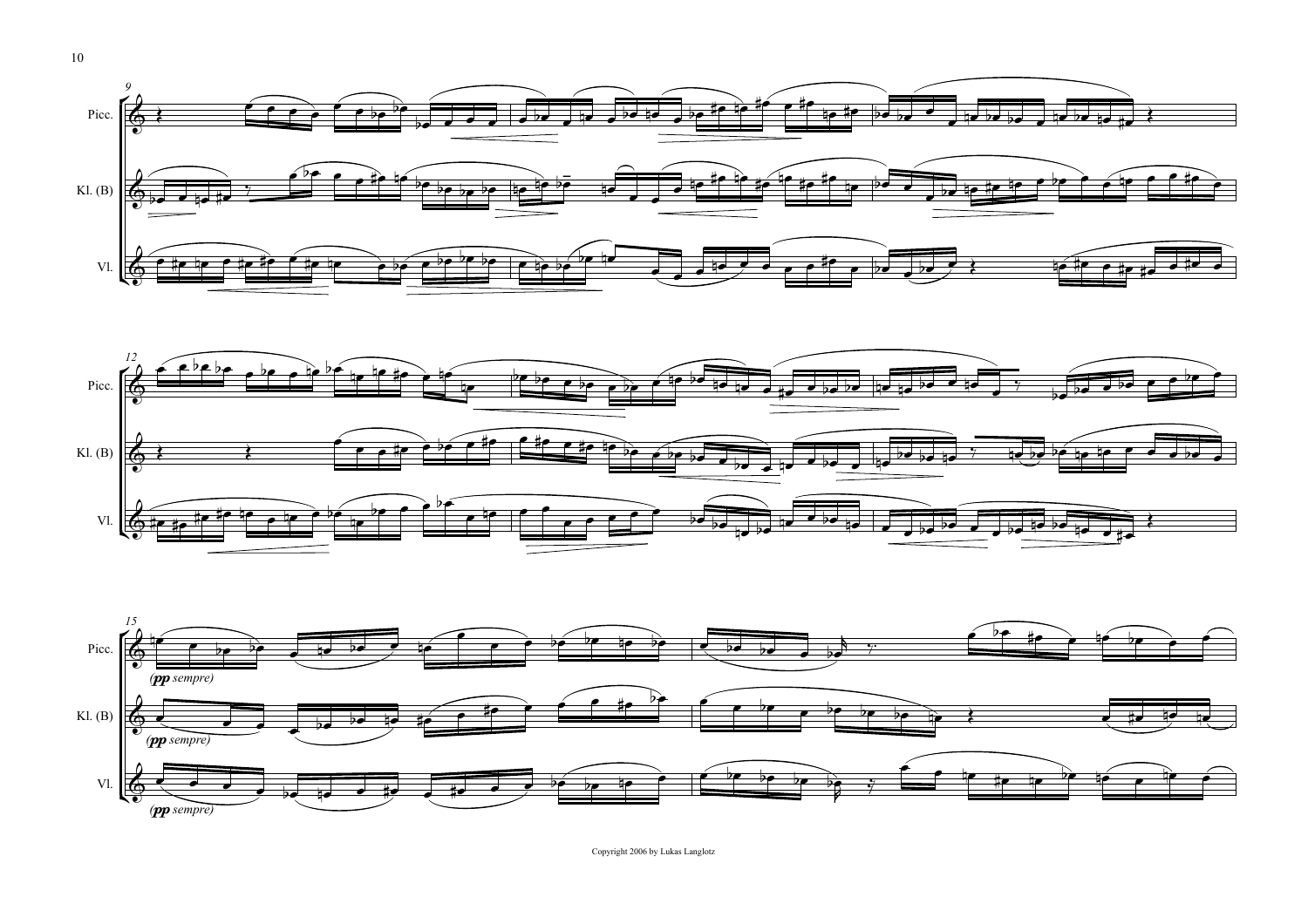



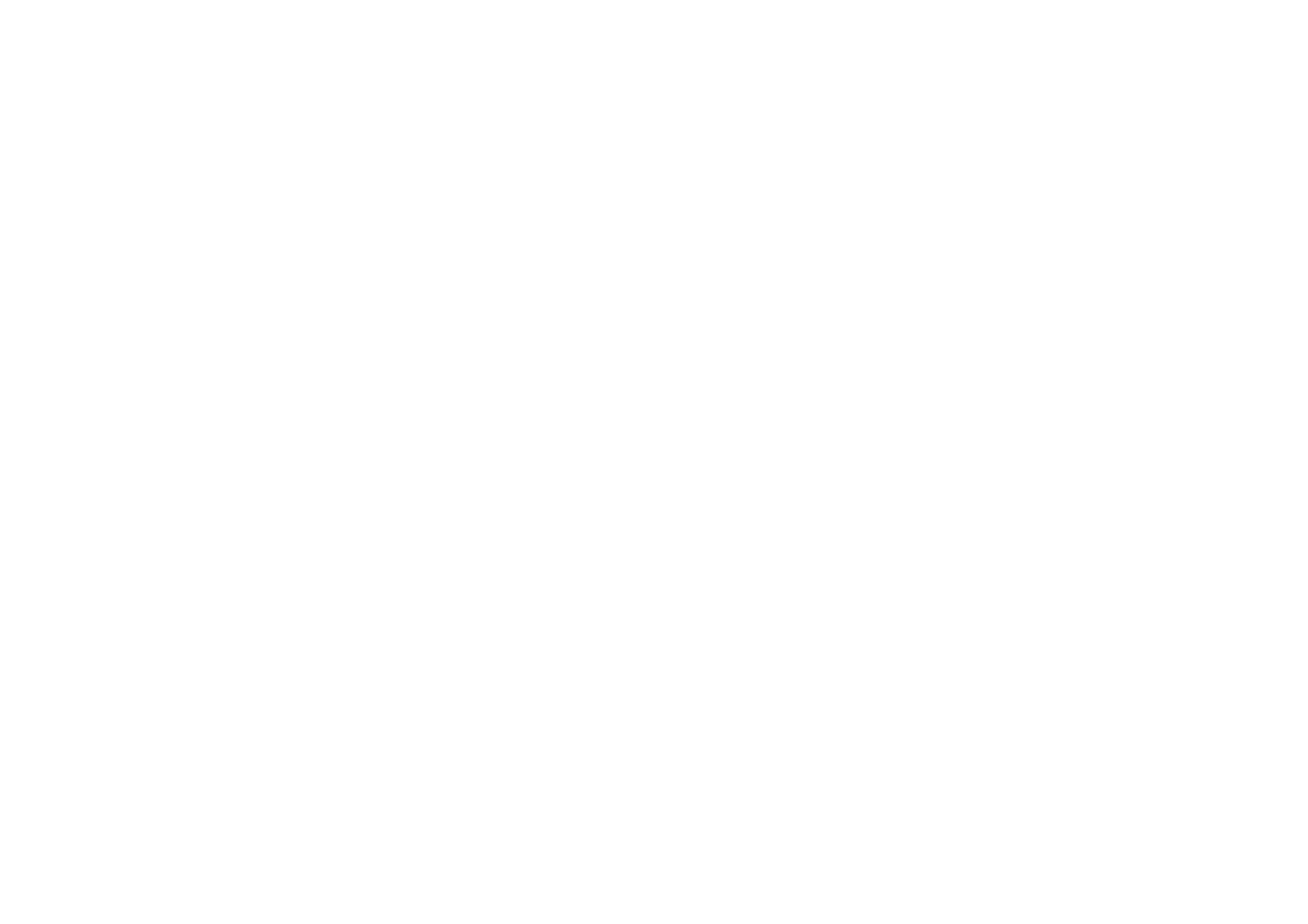$\prod$ 

19